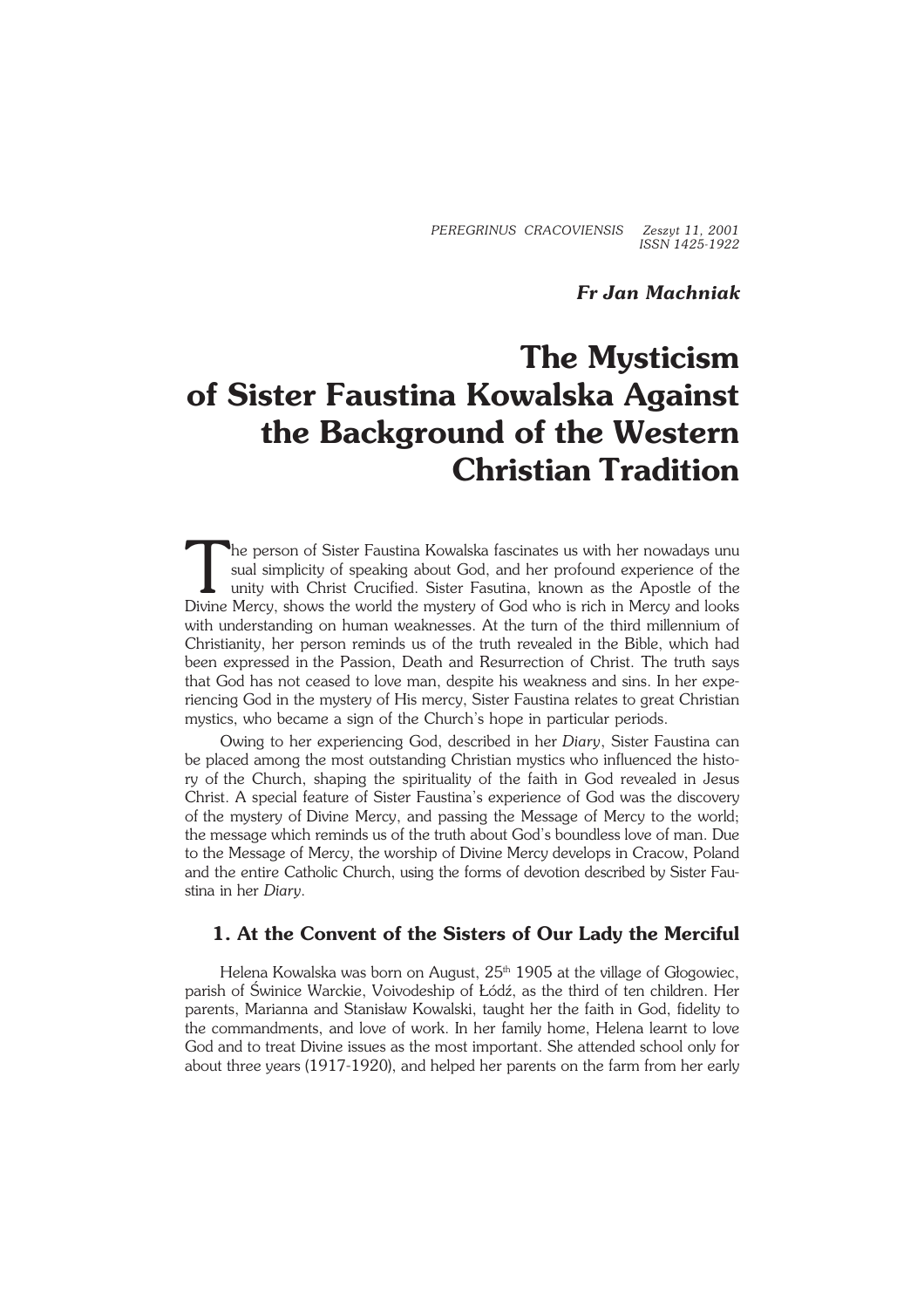childhood. From 1921, she worked as a servant girl in Aleksandrów, and later inŁódź, helping to support her family.

Sister Faustina's spiritual life experienced a breakthrough on her joining the Convent of the Sisters of Our Lady the Merciful, which implemented the charismata of the Divine Mercy by taking care of girls and fallen women. The Convent derives from the French religious order, founded in the  $19<sup>th</sup>$  century by Therese de Lamourours (1754-1836) in Bordeaux; and continued by Therese Rondeau (1793-1866) in Laval. The Convent's charismata were transferred to Poland by Ewa Potocka (1814−1881), who comlpeted the novitiate period at Laval, and founded the first "House of Mercy" in Warsaw in 1862. In 1922 the Convent's houses in Poland were separated from the French province. First convent rules, written by Mother Therese Rondeau, which applied during Sister Faustina's times, stressed that the law of the Convent was the "inner law of love and mercy", and sisters' aim should be personal sanctity and showing the richness of the Divine Mercy to lost souls, through prayer and acts of charity. Implementing the charismata, sisters contem− plated the presence of mercy in the act of Creation and Redemption, as well as its presence in human souls, attempting to reflect the boundless Divine Mercy in their lives.

From her early childhood, Sister Faustina experienced the wish to fulfil God's will and join the convent, which was expressed in the form of an inner voice of Jesus' calling:

*"When I was seven, for the first time I heard the voice of God in my soul, orthe invitation to a more perfect life, yet I did not always obey the voice ofgrace. I did not meet anyone who could explain these things to me".* (D. 7).

Brought up in the spirit of obedience to God, Helena tried to answer the calling despite the obstacles, especially on the part of her parents, who first oppo− sed her decision to join the convent (D. 8). The vision of *"Jesus in pain, naked, His body in wounds"*, who hastened her to follow the calling, became a critical mo− ment for her (D. 9). Open to inner inspirations, Sister Faustina prayed before ma− king the decision, and later sought help from her confessor, who confirmed the righteousness of this choice.

On August, 1<sup>st</sup> 1925, Helena Kowalska joined the Convent of the Sisters ofOur Lady the Merciful in Warsaw at St. Żytnia 3/9. As a novice, in Cracow, she intensely formed her spirituality, learning the prayer, rules of the convent, the cha− rismata, and the work which filled her entire later life in the convent. During the ceremony of taking the habit, she adopted the name of Maria Faustina of the Holy Sacrament. On May,  $1<sup>st</sup> 1933$ , in Cracow, she took the vows during. The year later she sacrificed herself as a holocaust for sinners.

At the Convent, Sister Faustina performed various functions, working as an as− sistant at the bakery and bakery shop, as a cook, gardener, and gatekeeper in the houses in Warsaw, Płock, Vilnius, and Cracow. She performed the simplest servi−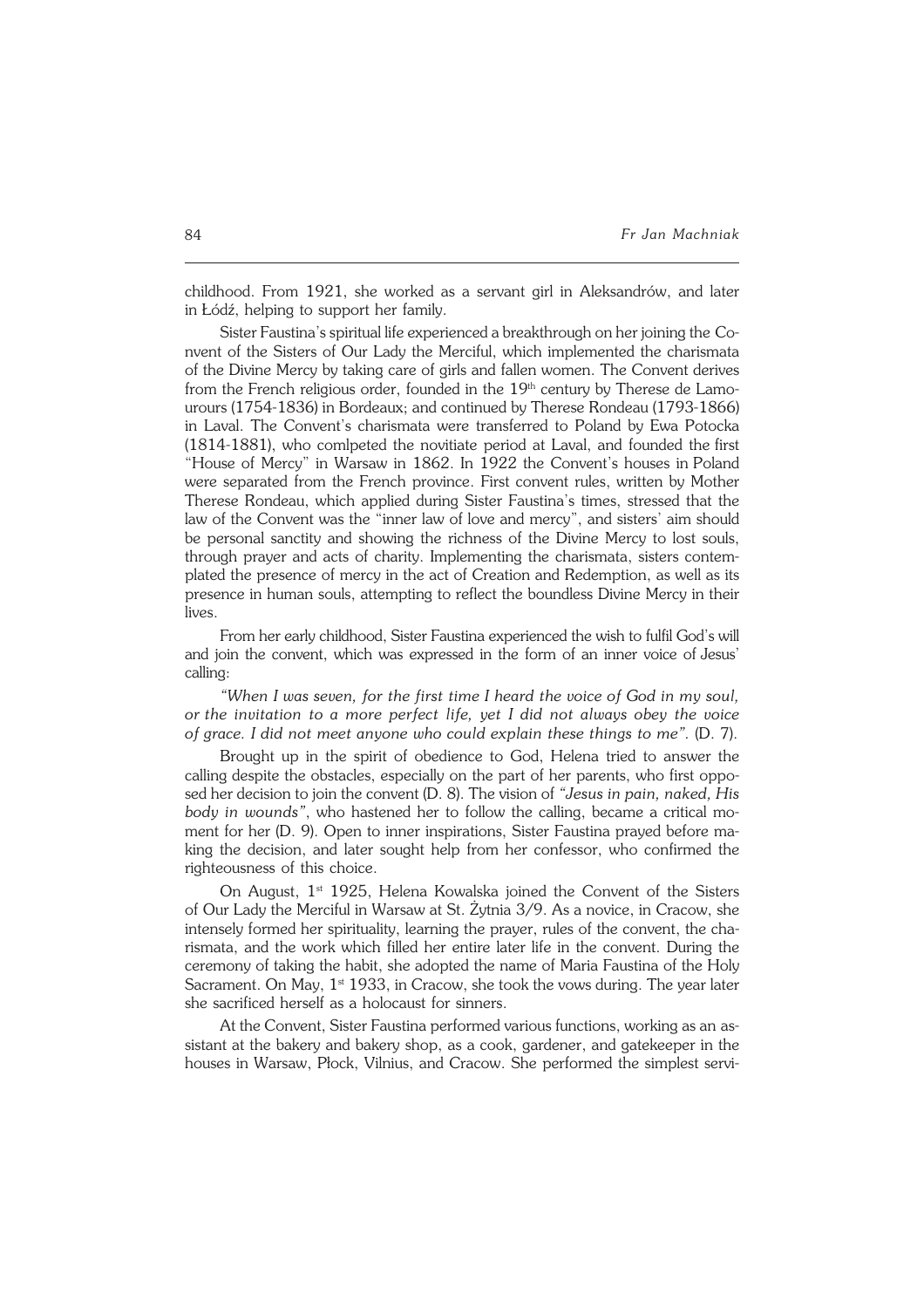ces with great involvement, trying to discover God's love in simple tasks, and to answer it with her personal commitment. In Vilnius, it became evident that she suffered from pulmonary tuberculosis, which gradually infected the entire orga− nism, causing great suffering and, finally, death. During her illness, Sister Faustina was hospitalised many times, and also spent a lot of time in the convent infirmary. Despite her illness, she undertook her duties at the convent, overcoming illness and suffering with her will and great love of Jesus. She died in the Cracow convent house on October, 5<sup>th</sup> 1938, and was buried at the convent cemetery.

She contained the report from her spiritual life in her *Diary*, written on the request of Fr Michał Sopoćko, her confessor in Vilnius. In her spiritual autobiogra− phy, she described fascinating meetings with God, present in her soul and speaking through her heart, leading to the mystical union with God and to discovering the mystery of Divine life to her. In His great love, Jesus passed on to her the mission to announce the truth of the Divine Mercy to the world.

The mystic of Cracow was also granted grace accompanying her unity with God. Jesus spoke to her through visions, appearing as the Merciful Jesus in the brilliance of the Glory of the Risen Jesus, with rays – pale and red – coming from his woun− ded side. Apart from visions, Sister Faustina was granted the gift of the spiritual stigmata, learning the condition of souls and foretelling future. All these instances of grace served her discovery of the Divine Mercy, which had been fully revealed in the Passion, Death and Resurrection of Christ, and showed how she could take part in this saving mission. In co−operation with her confessor and superiors, Sister Faustina passed the Message of the Merciful Jesus, expressed in the trusting attitu− de, acts of mercy, and new forms of worship: the worship of the image, Chaplet of Divine Mercy, Divine Mercy Sunday, and Novena to Divine Mercy.

Sister Faustina, or the Apostle of Divine Mercy, nowadays reminds all the world that God is the Father of Mercy, who loves every man showing him a chance of salvation from the misery of sin.

### **2. Passion mysticism**

Sister Faustina's mysticism has the nature of Passion, and is focused on expe− riencing the mystery of Christ's Passion and Death. In this way, the mystic of Cracow falls into the long tradition of Passion mysticism, theologically defined by St. Ber− nard of Clairvaux, and practically implemented by St. Francis of Assisi.<sup>1</sup> A characteristic feature of such a spiritual experience is the meeting with Christ in His suffe− ring. Sister Faustina, similarly to mystics from Helfta – Elisabeth of Schönau, Ger− trude the Great, and Mechtild of Hackeborn – used every occasion to meditate the Lord's Passion, accompanying Jesus in His prayer on the Mount of Olives. She was with Him in the dark place, when He suffered humiliation and during His hearings in front of Sanhedrin. She used her imagination to experience the Saviour's pain during whipping and bearing the Cross, as well as in the moments of Death at the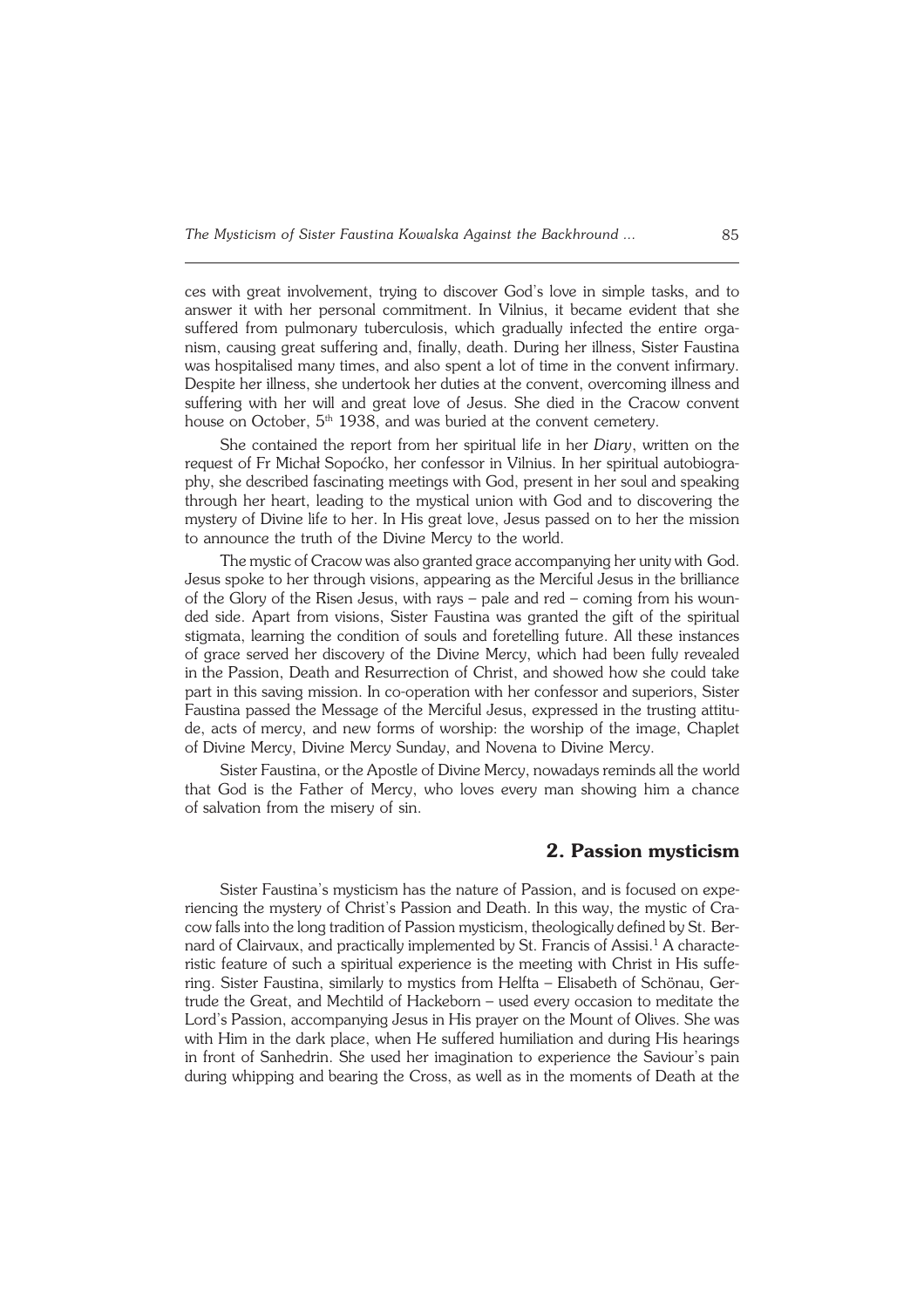Golgotha. Feeling the nature of Christ's wounds led to her participation in His suffering: *"Then my lips went silent and I sensed dying, and I felt that no one could comfort me except the One who brought me into that state"* (D. 445). Such a proximity made her discover the most profound mysteries of Jesus.

The source of Sister Faustina's power to undertake the mission of proclaiming the Divine Mercy to the world lay in prayer which led to the union with Jesus in the mystery of His Passion. It involved the daily Mass, prayers, meditation on the Passion and acts of faith. The prayer was complemented with suffering, which became an occasion for participation in Christ saving mission.

#### **2.1. Prayer**

Sister Faustina learnt to pray in her family home taking example from her parents, who every day, in the morning and evening, said prayers consisting of the Lord's Prayer, Hail Mary, the Apostles' Creed, Rosary, chaplets and songs. The example of parents was the best school of the faithful, trustful and persistent prayer.

At the Convent of the Sisters of Our Lady the Merciful, Sister Faustina learnt about all the richness of prayer in the Christian tradition, from the Mistress of the novitiate, who introduced her into this conversation with God, and from the priests who preach sermons and conducted retreats in the houses of the Convent. The hi− ghlight of the day was the Holy Mass, held every morning, experienced in the community, and with the Holy Communion. The fundamental prayers in the co− nvent included the Breviary, complemented with "prayer practices" obligatory for each sister, the morning meditation, private adoration of the Holy Sacrament, a part of the Rosary, the Way of the Cross, Canonical Hours to the Blessed Virgin Mary and the prayer at3PM related to the meditation on the death of Jesus. Every Thursday, she prayed the "Holy Hour", during which she considered the Lord's Passion, accompanying Jesus from the Last Supper, through the Mount of Olives, dark room, Pilate's judgment, passage through the streets of Jerusalem, to His death on the cross. In the nightly adorations of the Holy Sacrament, Sister Faustina asked God for mercy to the world. According to the Convent's charismata, the prayers often focused on the Passion of Jesus, accompanying the Saviour in His Passion on the Cross, in which He fully revealed the truth on Divine Mercy.

The consideration of the Lord's Passion helped Sister Faustina to approach the suffering Jesus. She meditated the descriptions of Christ's Passion contained in the Gospels, she willingly returned to the Song of the Lord from the Book of the Prophet Isaiah showing the Messiah in pain. In meditation of the Lord's Passion and experiencing union with the suffering Jesus, Sister Faustina resembled the medieval mystics – Hildegard of Blingen, Elisabeth of Schönau, Gertrude of Hel− fta, Mechtild of Hackeborn, St. Catherine of Siena, St. Catherine of Ricci - who experienced Christ in His pain.<sup>2</sup>While praying, the Apostle of Divine Mercy became closer to Jesus, expressing her love and wish to suffer together with the Savio−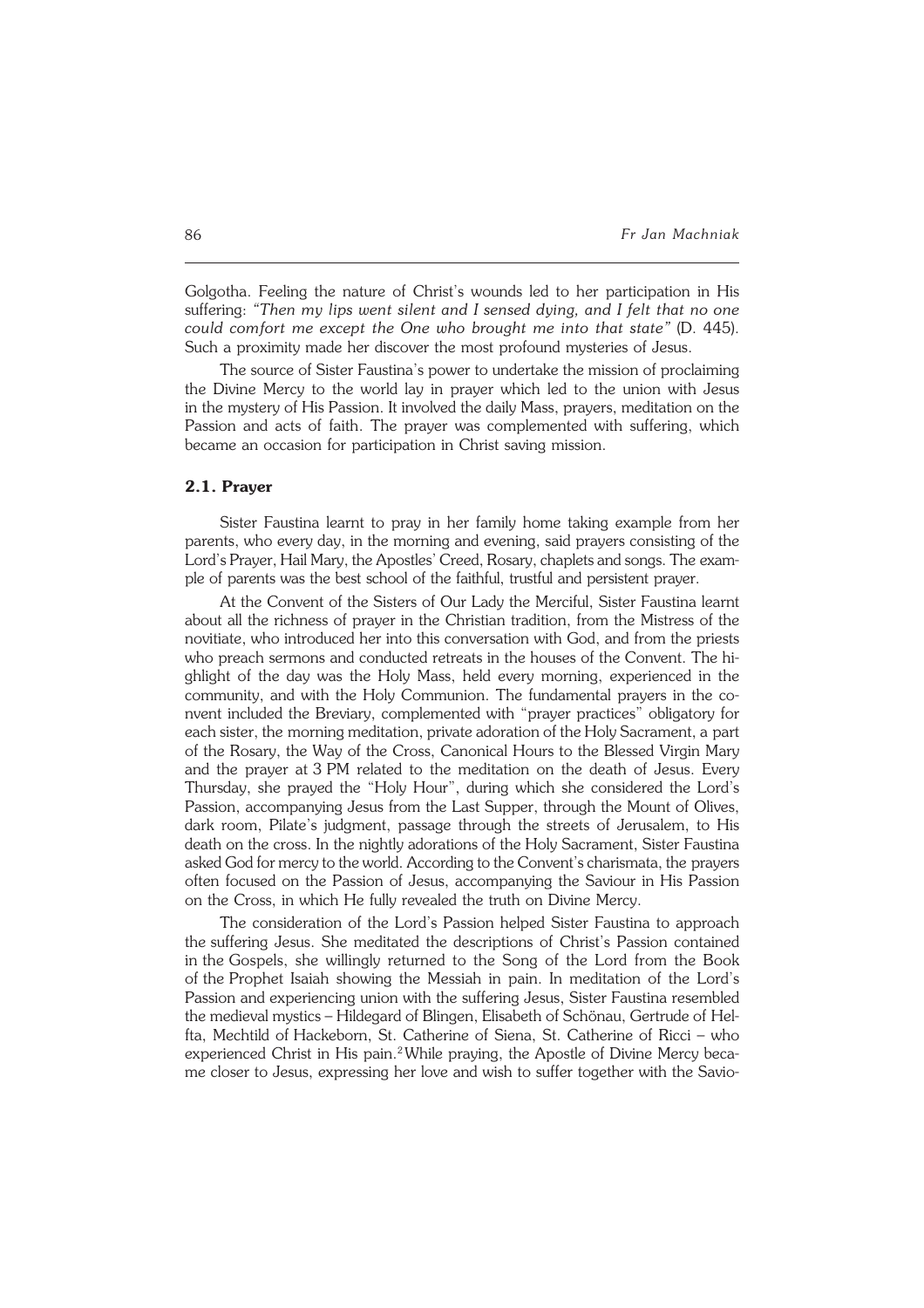ur: *"I am getting crazy for the love of You, Jesus, as described by the prophet, asif he could not perceive the human person in You, for the intensity of pain. In such condition I am getting crazy for the love of You. O, eternal and boun− dless God, what love has made ofYou!"* (D. 267; Cf. Isaiah 53, 2−7).

Every day, the meditation focused on the events of Jesus' life brought theApo− stle of Divine Mercy to the condition characterised by complete suspension of men− tal and spiritual control, and by calm being with God. Contemplating the magnitude ofGod and His love, allowed her to forget about her illness and other difficulties, and to unite with Jesus: "It happens to me during the meditation that one word *causes my stronger union with the Lord, and I do not know what Father says. Iknow that I am near the Holy Heart of Jesus, my soul immersed in Him, and in one moment I learn more than during long hours of reasoning and medita− tion"*(D.733).

The contemplation prayer led Sister Faustina to close being with Jesus, suffe− ring with Him and discovering the mystery of mercy.

# **2.2. Suffering**

The experience of union with the suffering Jesus during the prayer and the Eucharist, was complemented with the pain, which was not spared to Sister Fausti− na. Her suffering was mainly caused by the tuberculosis which devastated her orga− nism causing weakness, fainting, haemorrhages, and often the pain of dying.

When describing her inner experiences, which consisted in tests of her faith, feeling of being abandoned by God, loneliness and misunderstanding related to the proclamation of the Message of Divine Mercy, Sister Faustina used expressions which can be found in the works of the most outstanding Christian mystic  $-$  St. John ofthe Cross (*Way to Carmel Mount, A Dark Night, Spiritual Song* and *Living Flame of Love*). She had moments of doubts during her prayer, and experienced the darkness in her soul due to the feeling of being rejected by God: *"The worst suffering for me was the feeling that my prayers were not so pleasant to God, and neither were my good actions. I did not dare to look at the sky. This caused great pain"* (D. 68). Her inner purification, giving up her identity, complete trust in God and fidelity in fulfilling God's will, have all the features of *the passive night* of senses and spirit, where God acts, and the co-operation of man consists in pa− tient submission. Yet without knowing the works of St. John of the Cross, the mystic of Cracow described *"the dark night of the faith"*, through which God led her to the discovery of the mystery of the Holy Trinity. She described the manner of*"God's presence in her soul"*, revealing the beauty of human soul where God ispresent: *"I feel You are present in me with God the Father and the Holy Spirit. Or rather I live in You, Oincomprehensible God"* (D. 748). Discovering God in her soul led Sister Faustina to "the ecstasy of love", which not only is love, readiness to sacrifice, and the feeling of great Divine Power acting through man.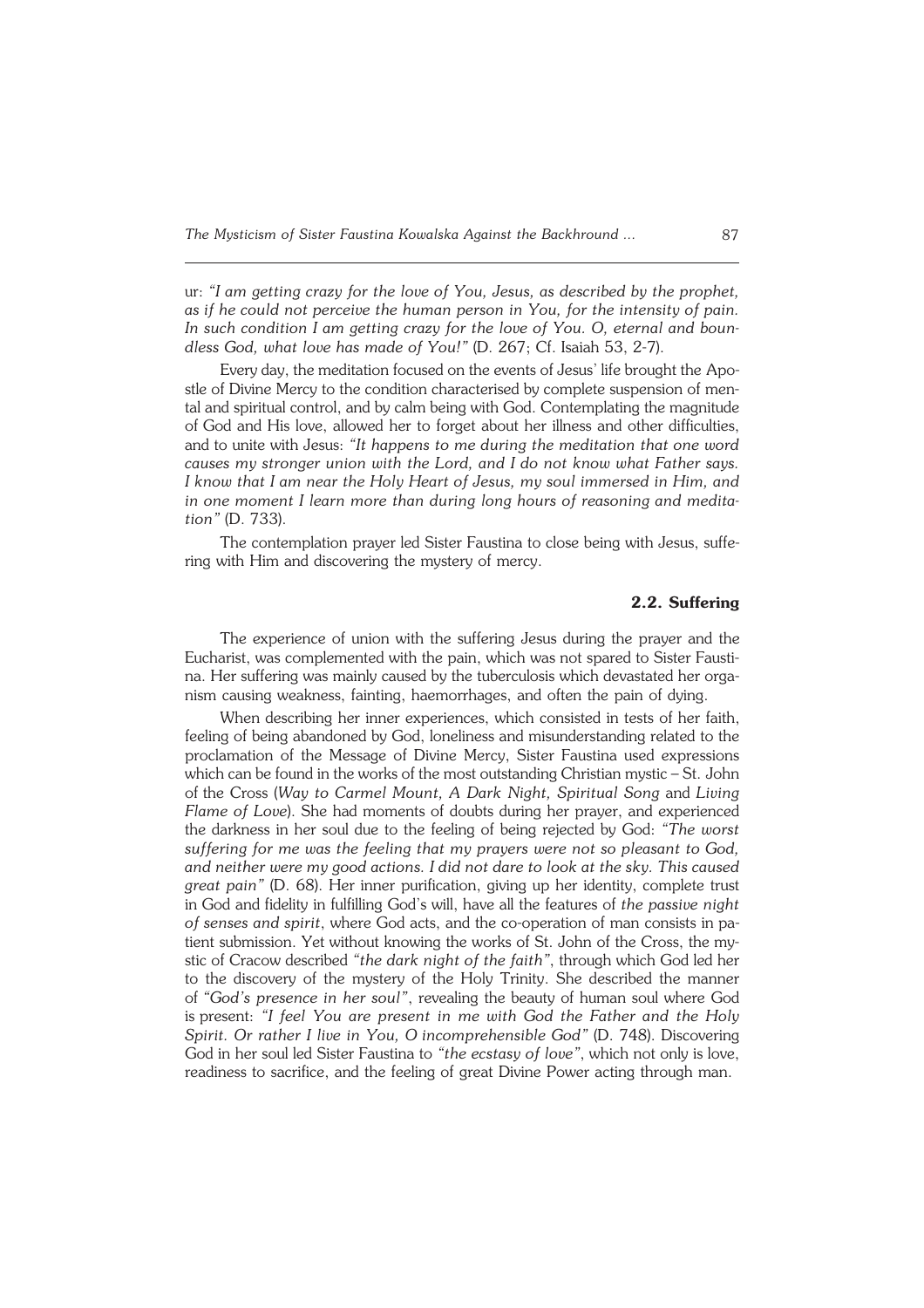In these experiences, the Apostle of the Divine Mercy soon discovered a chan− ce for meeting Jesus suffering and dying on the cross. Facing the deadly fear caused by the attacks of tuberculosis, she felt like Jesus dying on the cross, she sensed His proximity, which gave her strength and courage: *"Jesus, You know that I love the suffering and I desire to drink this cup of suffering to the last drop, yet I shive− red and feared, and then my trust in the Divine Mercy rose with all the power, and everything had to vanish, as the shadow vanishes with a ray of light"* (D.697).

Consciously accepting the cross, she carried it together with Christ, discove− ring the truth that she also could participate in Salvation: *"Jesus let me know that in this way I participated in His torment in the garden, and that He allowed for this suffering as atonement for souls murdered in mothers' wombs"* (D. 1276).

In her union with the suffering Christ, the mystic of Cracow is closely related to Gertrude the Great from Helfta, who had conversations with the crucified Christ, and accepted His suffering, thus participating in the Salvation. For Sister Faustina, the Passion was like 'a book' from which she learnt to love God and other people, to consciously make sacrifices, and to participate in the Redemption. In her visions, Jesus taught her that the acceptance of suffering helped Him to save souls: *"*…*Know, My daughter, that your daily quiet martyrdom with complete submission to My Will, brings many souls to heaven…"* (D. 1184). For the Apostle of the Divine Mercy, such suffering with Jesus, became a school where she learnt to follow Jesus, experien− ce His proximity, endure together with Him, and pass on the Message of Mercy.

Through suffering, she realized that she proclaimed the mystery of mercy without speaking, as in this way she begged for mercy for people in need. In this union with Christ's Passion, He became the only Master and Teacher, revealing to her the greatest mystery of God, the Father of Mercy.

The union with Jesus in His Passion let the Apostle of the Divine Mercy understand that suffering is the most certain way of becoming like the Lord and of par− ticipating in His mission of saving man from the misery of sin. Therefore she did not seek Christ in "the sky", but followed His steps, accepted the suffering andre− flected His attributes in her life. Sister Faustina, just as St. Bernard of Clairvaux, St.Francis of Assisi, St. Catherine of Siena and St. Gemma Galgani, discovered Jesus suffering on the Way of the Cross, enduring His pain, loneliness andaban− donment. This experience became the source of strength for proclaiming the Mes− sage of Mercy to the world. Through suffering with Jesus, she discovered the boun− dless Divine love, and learnt to love people.

### **2.3. The Eucharist**

Among the ordinary days at the convent, and the constant pain caused by her illness and spiritual difficulties, the daily Mass and the Holy Communion were expe− riences which entered to Sister Faustina's soul like a ray of sunlight, bringing hope and joy, as well as love.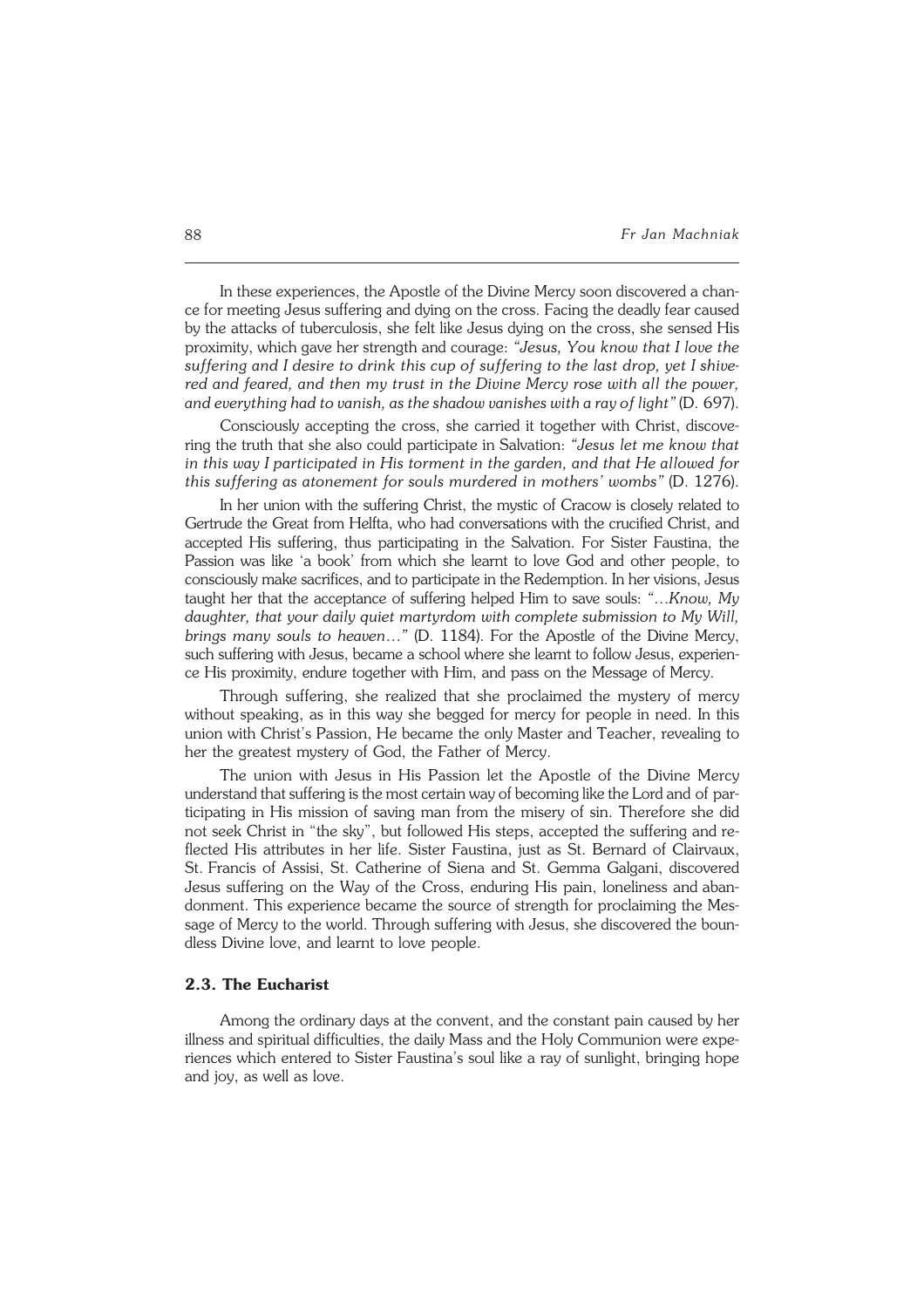Experiencing the Holy Sacrifice became an occasion for meeting Christ in His Passion, accepting God's will, and offering herself as a holocaust. The Holy Mass experienced as a sacramental presence of the Offering, introduced her to the my− stery of the Golgotha, and became an occasion for a private conversation, anddi− scovering His pain: *"During the Mass, Jesus let me know the pain of His soul,* and I clearly felt how these hymns, *Hosanna, painfully echoed in His Holy He− art. Mysoul was immersed in pain, and every Hosanna pierced my heart like aknife. Myentire soul was driven in the proximity of Jesus"* (D. 1657).

Uniting with Jesus in His Passion, Sister Faustina understood that His sacrifi− ce consisted in the act of absolute obedience to His Father. When participating in the Saviour's cup of pain, she tried to fulfil God's will expressed by her superiors, and to obey her inner inspirations. Daily meetings with Jesus in the Communion were joyful moments, where the Beloved came to her heart, choosing it as His dwelling place. Jesus present in the "palace" of her soul revealed to her Divine mysteries of Fatherly love for each man: *"Jesus, there is one more mystery in my life – the most profound, yet the most pleasant – it is You in the substance ofBread, when You come to my heart. This is the mystery of my sanctity. Here my heart unites with Yours; here, there are no mysteries, as all that is Yours becomes mine, and what is mine is Yours"* (D. 1489).

The Eucharist, perceived by Sister Faustina as "the bread of the strong", uni− ted her with Jesus, giving her strength to proclaim the Message found in her heart.

## **3. Union in the faith, hope and love**

On the way to union with God, Sister Faustina passed through the stage of pu− rification of her senses and spirit, which led to a more profound discovery of herself and God revealed through the faith. The process of maturing had the nature of painful experiences of transfer from the understanding God through the senses, to the spiri− tual insight in the mysteries of God, who is love. Her description of the way of purification and unification with God strikingly resembles the doctrine of St. John of the Cross. The mystic of Cracow, despite of her lack of direct knowledge of his works, used the terminology typical of descriptions of the 'night of the faith' andmystical union.

## **3.1. The "night of the faith"**

Leading Sister Faustina through pain and austerity in prayer, Jesus called her to mystical life.

The first signs of "the night of the faith" appeared already during her novitiate, causing dissatisfaction with herself, inner anxiety and spiritual pain. Her fear was similar to the distress of a small child who, not perceiving his mother, senses danger and initiates desperate search: *"At the end of the first year of my novitiate,*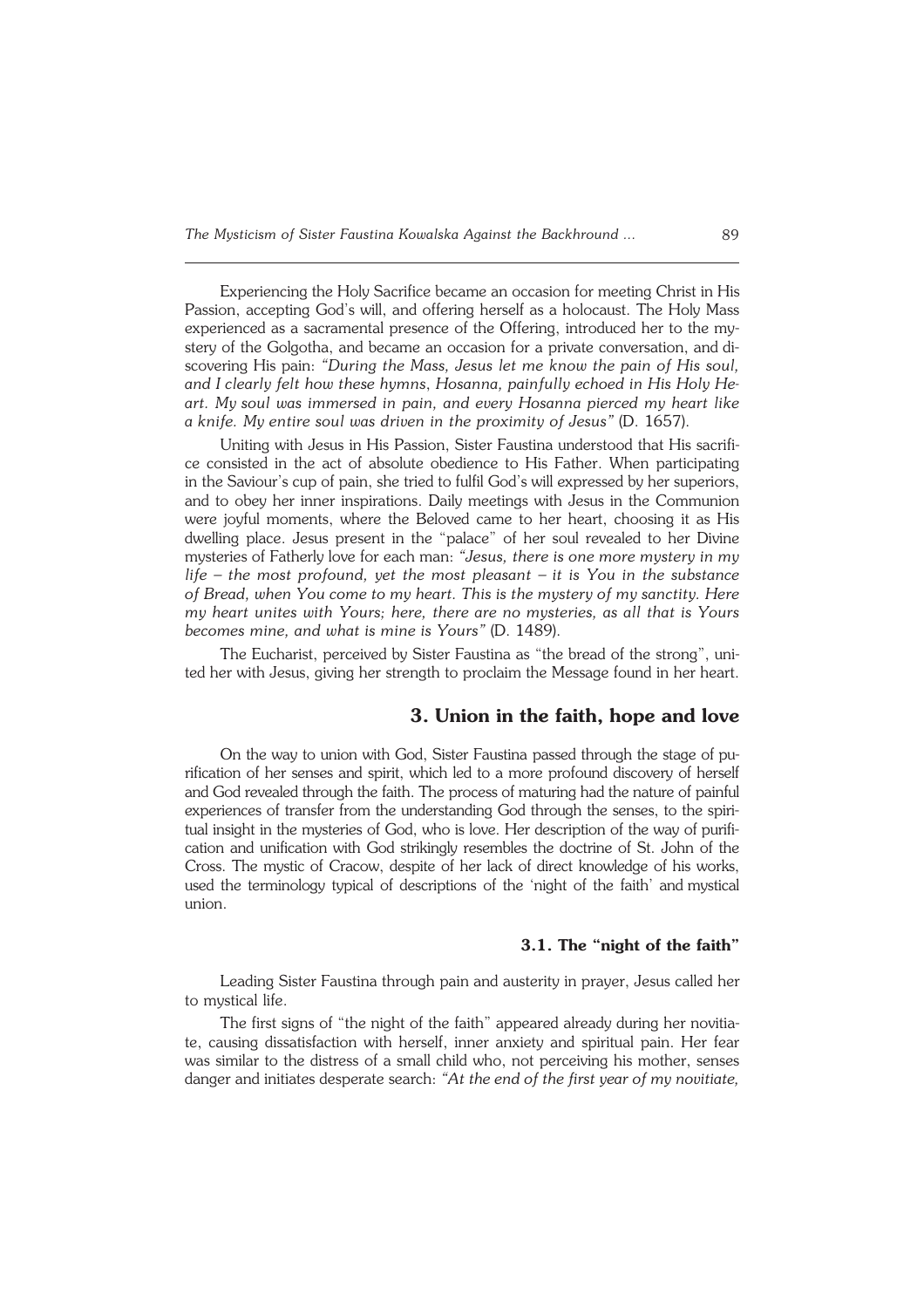*my soul began to become darker. I do not feel any comfort in prayer, meditation comes with great difficulty, I begin to fear. I go deeper inside me and I see nothing but misery. I also see clearly the great Holiness of God, I do not dare to raise my eyes to Him, but I fall like dust under His feet and beg for mercy"* (D.23).

The Apostle of the Divine Mercy tried to pray even more, she wanted to fast and make penance, convinced that in this way she would convince God and receive comfort. The cry of her soul was like a cry of a baby who desperately seeks its mother. Her heart longed for God, while she experienced coldness and discourage− ment to fulfil God's will. She thought she had lost God forever. In the darkness offaith, she found doubts not to be explained by reason. All the comforts on the part of her confessor and superior seemed hollow, and her heart was like 'a stone'. She had doubts as to the truth revealed, the existence of God, and the possibility ofHis inspiration in a soul.

The temptations took the form of blasphemous thoughts and whispering of Sa− tan telling her that God was not interested in her. There was complete darkness in Sister Faustina's heart, where she could only perceive her sins, and became convinced that she would be doomed: *"Often, during entire Mass I fought against blasphemous thoughts I wanted to say aloud. I felt resentment to the Sacra− ments. It seemed to me I did not benefit from the Sacraments. I took the Sacra− ments only due to the obedience to my confessor, and this obedience was the only way I could take and the only way of helping me out"* (D. 77).

The spiritual pain which accompanied the feeling of darkness and abandon− ment by God were a form of spiritual torment leading to despair and doubt. Sister Faustina's soul was burnt by inner fire which transformed her perception from cognition through senses to the spiritual insight into reality. This process resembled the 'night of the senses and spirit' described by St. John of the Cross, who called the experience "the night of the faith." Through this experience, God led His disciple to the union, revealing the most profound truths of the faith to her.

Feeling helpless and abandoned, Sister Faustina devoted herself trustfully to God, certain that He could not really abandon her. She cried out of her trust: *"Although You kill me, I shall trust in You"* (D. 77).

The first effect of the "night of the faith" was experiencing God in her ordina− ry life, in the surrounding world and people. The discovery of God resulted in joy and new incentive to search for Him and serve Him. In the act of faith, Sister Faustina discovered the magnitude of God and His love: *"The great light of the enlightened reason lets us know the magnitude of God, not that I learn His particular attributes, as before, no – this is different: in one moment I learn the entire Essence of God. At the same moment my soul immerses in Him and experiences such joy, as the chosen do in Heaven"* (D. 770−771).

In the "night of the faith", the pain was interlaced with the great joy of disco− vering God and being close to Him. In such moments, Sister Faustina loved God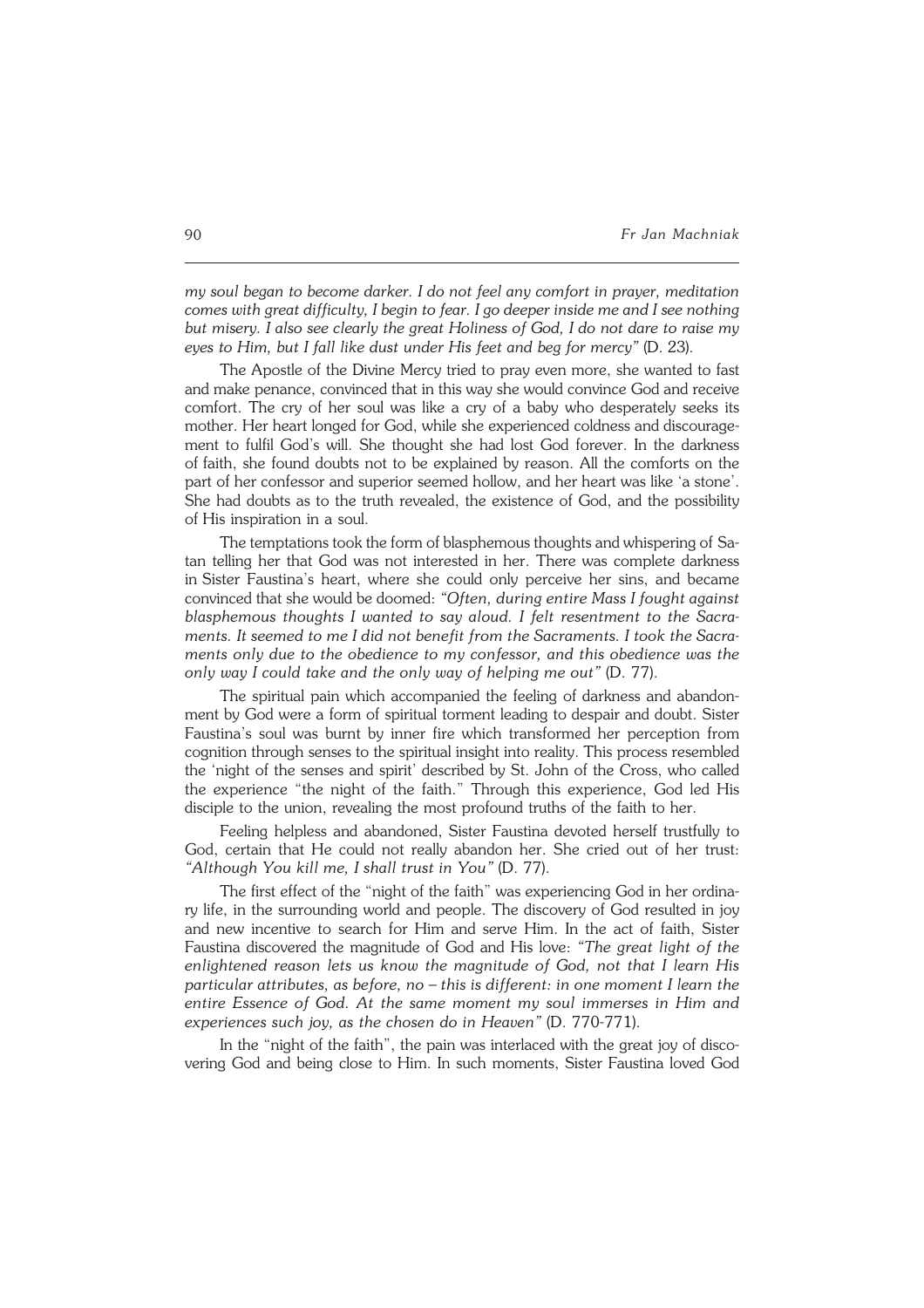with all her heart and this gave her strength to overcome her weaknesses. The faith became a transparent veil through which God allowed her to learn His mysteries.

#### **3.2. The love of sacrifice**

The love of God resulted in the desire to make an offering of her own life to unite with the Sacrifice of Christ. The love of Jesus brought the readiness to the greatest sacrifices for her Beloved: *"I love You, Jesus, with every drop of my blood, and I would give this blood for You, as a proof of my sincere love"*(D.57).

In the spirit of a holocaust, she desired to become a *sacrificial host*, devasta− ting herself in private, out of love, similarly to Jesus crucified. She therefore asked Jesus to make her heart resemble His Heart, filling it with the same love which accompanied His Sacrifice. At the same time, Sister Faustina experienced the "tre− mors of the Heart of Jesus" when identifying with Jesus in Passion: *"Even if the pain did not concern myself, I would suffer less, but when I look at the One Ilove with all my heart, I see that He suffers, and I cannot alleviate this, my heart is broken in love and pain"* (D. 1054). Living through the agony and dying with Jesus, she experienced joy and happiness of being close to her Beloved. When the love grew to the utmost limits, she was convinced that God helped her with His power.

The wish to love Jesus was Sister Faustina's only desire, causing all other requ− ests to melt in this only longing. The desire became *eternal*, involving the most profo− und layers of her soul, driving her to God: *"I am dying of a desire to reach Him, to immerse in Him forever. My spirit drives to Him with all its force, and there is nothing in the world that could comfort me"* (D. 469). The desire for love (*appetitus infinitus*), analysed in the mystical works of St. Gregory of Nyssa, Pseudo−Denys the Areopagite, St. Thomas Aquinas, and St. John of the Cross, points to the internal dynamics of grace which encompassed the whole man, turning him towards God.<sup>3</sup>

In Sister Faustina's case, the desire for love was boundless, just like the magni− tude of God. The desire for love was a kind of suffering to her, which could not be comforted, that is why she compared it to the "agony" of soul. In this way, Christ opened "*the boundless love*" in her heart, which became the bleeding *"wound ofthe heart"*: *"Love and suffering are together, yet I would not exchange this pain caused by You for any treasures of this world, as this is the pain of incom− prehensible joy, and the wounds are given by a loving hand"* (D. 843). In her comparison of a desire for love to a *"bleeding wound"*, Sister Faustina related to the symbols of St. John of the Cross, for whom *"the wound of love"* is a sign oflove inspired by God in a human heart. The wound is at the same time a sign of great agony and incomprehensible joy.<sup>4</sup>

Temporary instances of Divine Love did not satisfy her desire, but inflamed the *"wound of heart"*, expressing the sudden request for seeing God. The desire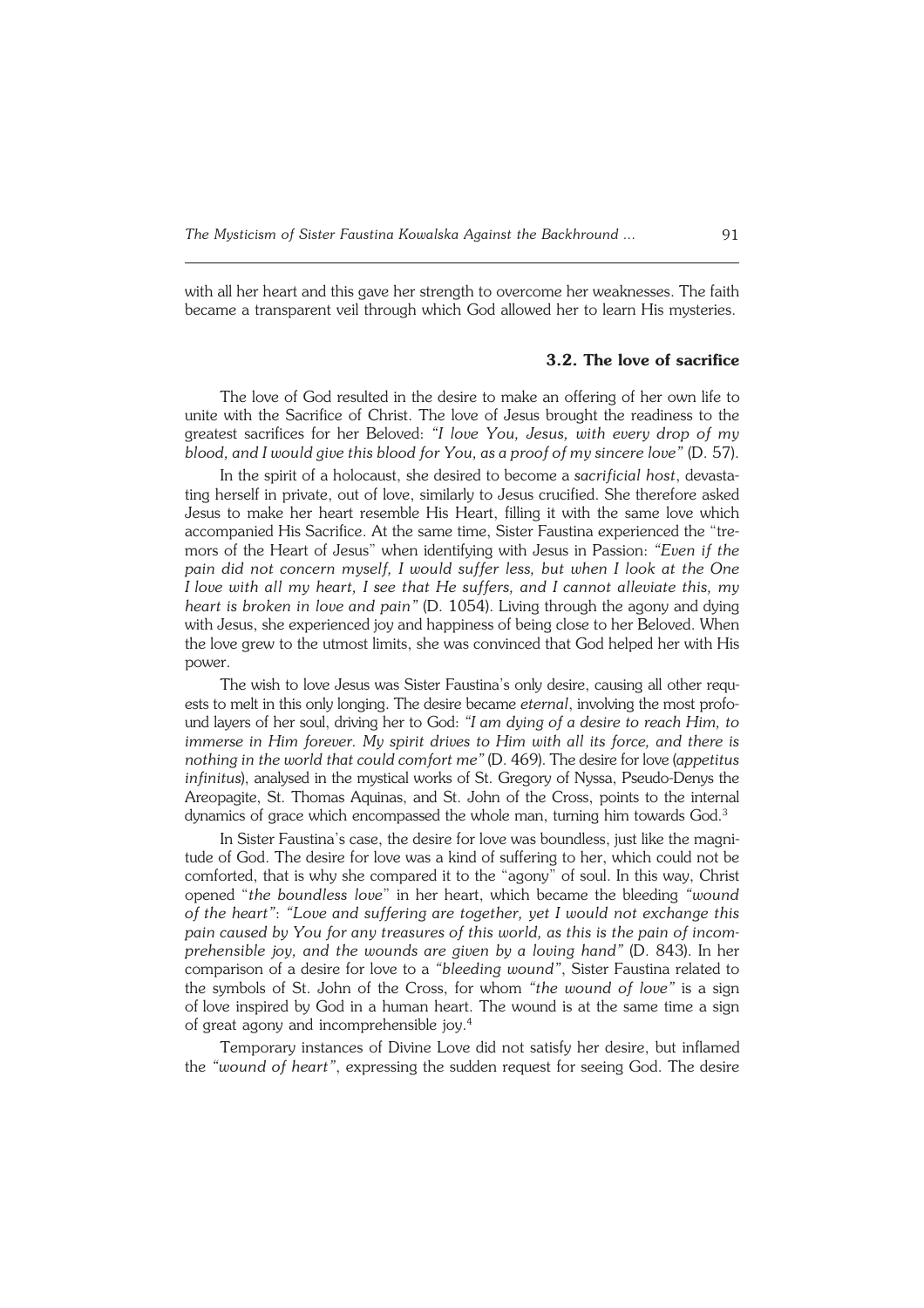for love was at its peak in a dramatic desire for death in order to meet God as soon aspossible: *…"O take me to Yourself, Lord, if that is Your will. You know that* I am dying, and dying of the longing for You, yet I cannot die. Death, where *are you?"* (D.841). God, experienced by Sister Faustina, drove her to Himself, revealing His mysteries, and at the same time remained God in the darkness, as in the life of Abraham and Jacob.

Granting His love to Sister Faustina, God opened *a "dungeon of love and desire"*, which could not be satisfied in her earthly living. The *"dungeons"* of desire resemble the *"caves of the senses and spirit"*, described by the Spanish mystic, which instils love into a soul, preparing it for acceptance of the boundless God.<sup>5</sup>The great and incomprehensible desire for God opened an inner area, inspi− ring a longing for God, and letting her know the taste of His Majesty. This expe− rience of God's love was expressed as a *"wave of love"* or a *"flame of love"*, which filled her heart with unusual fire, a desire to act and a great joy.

The *"flame of love"*, expressing Sister Faustina's longing for God, burnt her inside, purifying her from all imperfection and attachment to worldly things. Theflame of love was at the same time a clear indication of the love of Christ, which flows into a soul, evokes love and gives insight into the Divine mysteries: *"You chase me, O Lord, with Your love; as a ray of sunlight you penetrate me, and turn the* darkness of my soul into Your light" (D. 507). The symbol of the "flame of love", as if directly taken from St. John of the Cross, brings Sister Faustina closer to the his doctrine, where love simultaneously inflames and enlightens the soul in discove− ry of God and in fulfilling His will.<sup>6</sup>

The acts of love, or *"arrows of love"*, as Sister Faustina called them, inflamed her soul with a *"a great fire"* of love, causing the feeing of complete immersing inGod (D. 1082). These instances of love, wounding the soul in its very essence, led to *mystical wedding*, which, according to the Carmelite mysticism, forecast the unity with God in the faith, hope and love.<sup>7</sup>

The mystic of Cracow experienced the union with God through love, descri− bing the condition with a language where Jesus is called the Groom, and she is His bride. When describing this love, Sister Faustina uses the language of *The Song ofSongs*, as Mechtild of Magdeburg and St. Catherine of Siena had done, calling the union with God a *mystical marriage*: *"O my Divine Beloved, for You is the flower of my heart, and the fragrance of pure love. My soul immerses in You, eternal God; since the moment when You drove me to You, O Jesus, the more I have discovered You, the more I have desired You"* (D. 591). The mysticism ofspiritual marriage, also called nuptial mysticism, indicates that the spiritual union is so direct that asoul, while loving God, discovers His deepest mysteries: *"My soul learns this clearly and as if without a curtain, she wishes to run to God, yet she* feels a child; she knows it is beyond her, that is why He descends to her and uni− *tes with her"* (D.767). Love is so great that it helps to survive all suffering and courageously testify to Divine Mercy: "*I only know that I love and I am loved. This*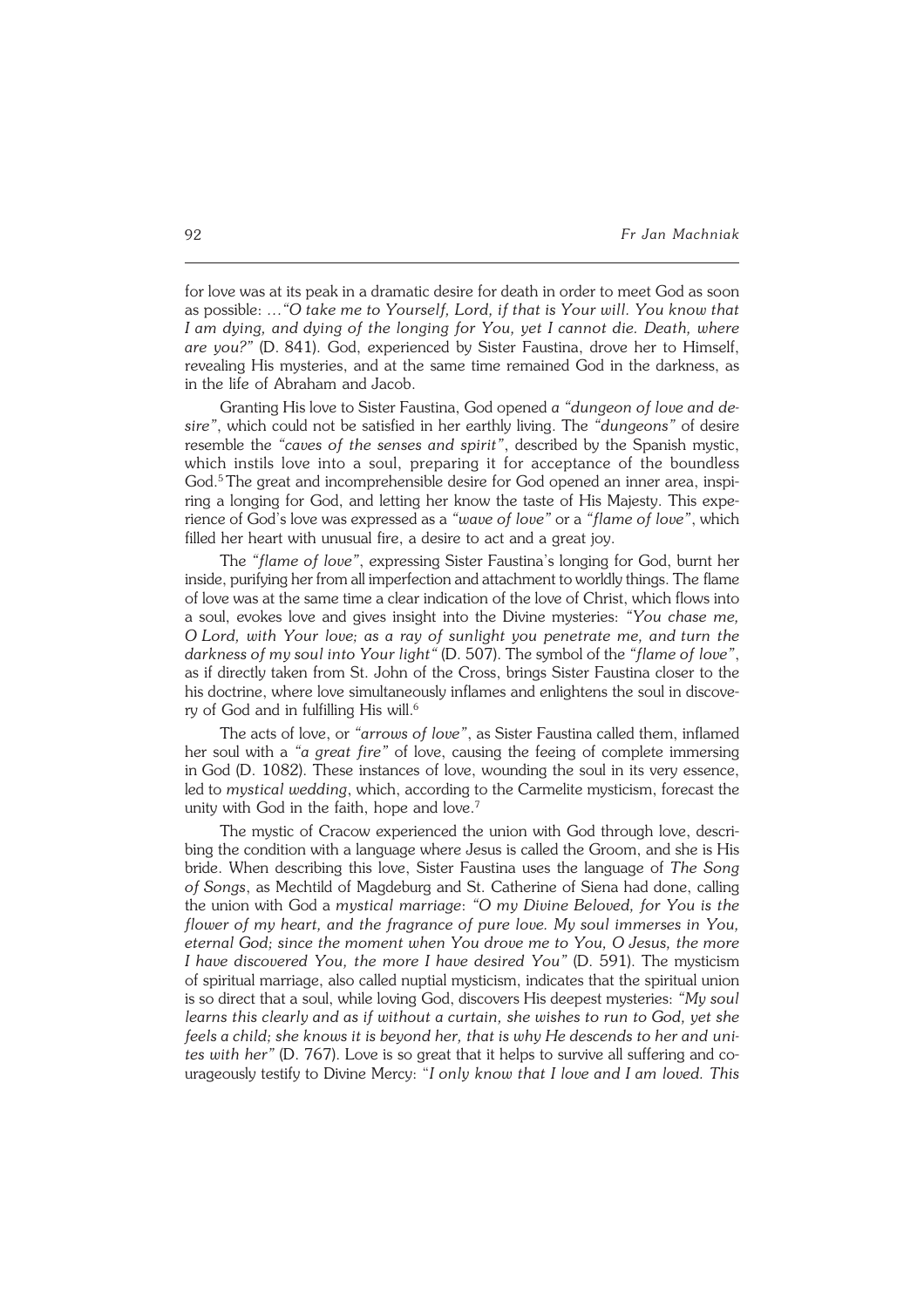*is enough for me. Itry to be faithful to the Holy Spirit during the day, and to meet His requirements"* (D. 1828). It was from the Divine love that Sister Faustina had the power to proclaim the truth of the Divine Mercy.

The mystical wedding described by the author of the *Diary* was an inner act, sensed in the essence of her soul through the new quality of Grace which cannot be described by the human language. Sister Faustina was aware that the beloved was present in her heart, allowing her to be with Him all the time. The Divine Love, which filled her, became the driving force for living in the world, following Jesus only, and proclaiming the truth of the Divine Mercy. The mystic of Cracow, like the bride from the *Song of Songs*, wished to conceal her feeling in order to belong exclusively and completely to the Divine Groom. In the act of wedding, she offered Jesus her '*virgin love',* the one and only, which filled her heart. The truth of the union was expressed in the image of the Holy Blood, a symbol of Christ's love which circulated in her body, inflaming her with Divine Love: *"I feel it well, as Your Divine Blood flows in my heart; there is no doubt that with this Holy Blood ofYours, Your purest love entered my heart"* (D. 478). That moment was the beginning of happiness and peace, which she compared to a feast of two friends, rejoicing their proximity and awaiting complete union in the *mystical marriage*.

Love, granted by Jesus to His disciple, introduced Sister Faustina into a new life, a taste of complete union with God, and insight into His mysteries: *"Lord, I see the brightness of the eternal auroras. My entire soul wants to run to You, Lord, nothing withholds me or links me to earth"* (D. 1365). The mystic of Cracow spontaneously used the terminology of St. John of the Cross, not knowing his works directly, pointing to the *"aurora"*, which, in the doctrine of St. John of the Cross, symbolises the exit from the "dark night" and rejoicing the proximity of God in *"mystical marriage"*. It is a condition, where Christ as the Groom, and the soul as the bride, exchange gifts, which allows the soul to participate in His life.<sup>8</sup>

The union in love, as described in the *Diary*, takes place *"inside the soul"*, which is also called *"the palace of the soul"*, encompassing a great and magnificent inner world, which is forbidden to everyone but the soul and the Beloved (D. 582). God discovered in her heart first blinded the soul, causing fear. Yet after the period of puri− fication during the *"dark night of the faith"*, He introduced Sister Faustina into the mysteries: *"No external issues may interrupt my being with God; even if I used the strongest words, this would not even be a shadow of how my soul is dissolved* in happiness and incomprehensible love – so great and pure as its source, that is *God Himself"* (D. 582). The condition of the soul's union with God through the faith, where the soul and its Creator are one, is called *"transfiguration"* here (D. 771). She then learns Divine mysteries through love, participating in the life of the Holy Trinity.<sup>9</sup>

Love, as the foundation of the union, did not, however, erase the difference between Sister Faustina and her Maker. The mystic of Cracow, in the spirit of St. John of the Cross, understood the union as participation in the life of God, through love which enlightens the mind, allowing to comprehend the mystery of Creation, Incar−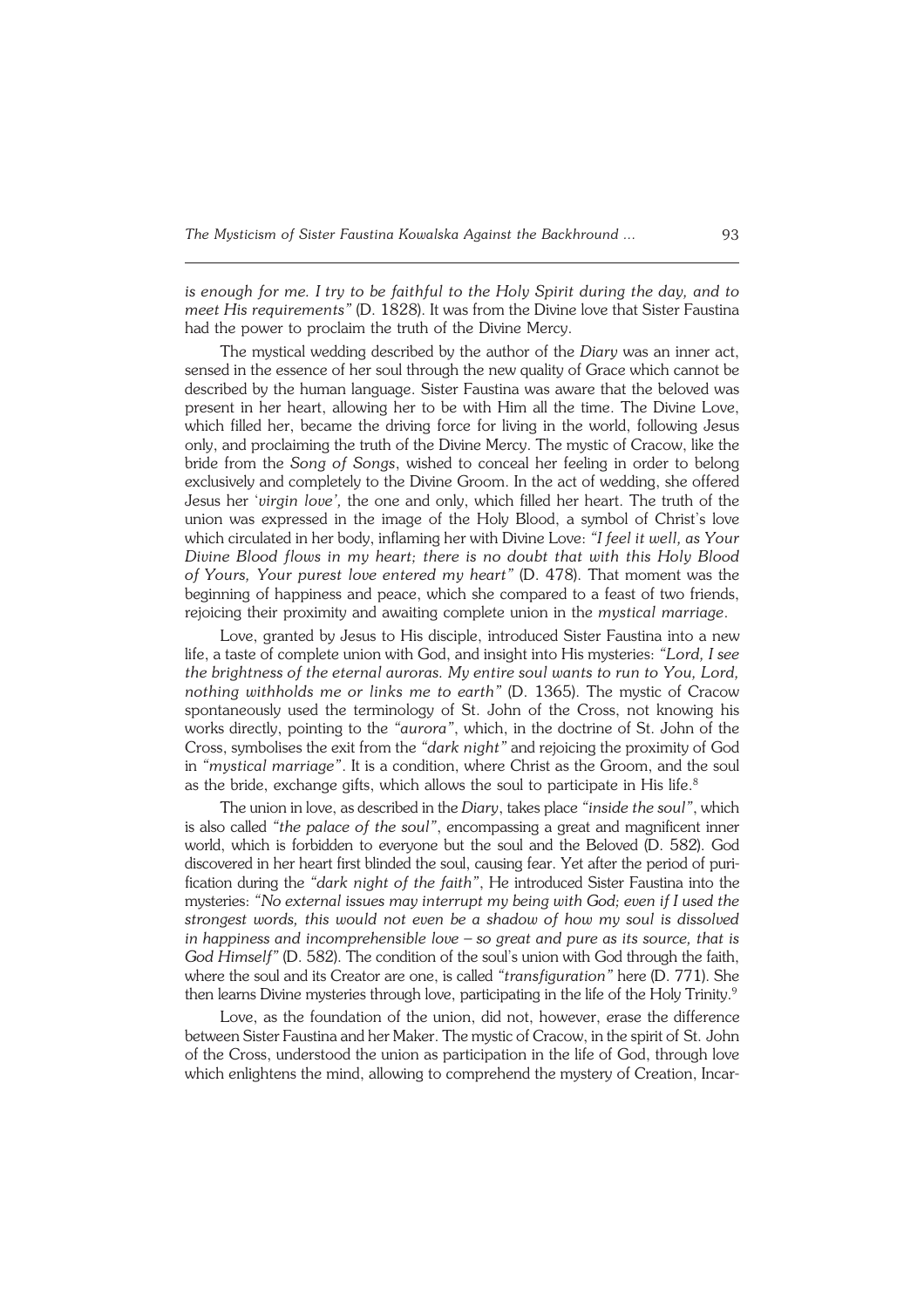nation of the Son of God, and Redemption, which was done through death and Re− surrection. Through her love, Sister Faustina as if went back to the beginning of her existence, uniting with the Son of God: *"I saw the joy of the Word Incarnate, andIwas immersed in the Divine Trinity"* (D. 1121). In this union of love, which is the greatest gift of God for a soul, Sister Faustina was aware that God transfor− med her into Himself. No suffering could stop her from the desire for the only love, which was a taste of what awaited her in Heaven.

The decision to become an offering through fulfilling God's will, made her abride of Christ who led her as a child to God the Father.

## **3.3. The attitude of trust**

During the *"dark night"*, which revealed the truth of God concealed behind the curtain of the faith, Sister Faustina experienced the proximity of the Father, supporting her in the difficult moments of purification. The darkness and the light of Knowing God let her discover the truth that she was a child of God, who, as a Father, bent over this helpless creature, giving her safety and peace. In expe− riencing this *spiritual childhood*, Sister Faustina shows resemblance to St. Teresa of Lisieux, whose writings were familiar to her, and the mystic of Cracow conscio− usly followed her path of complete trust in God.<sup>10</sup>

The way of spiritual childhood as a way to holiness was chosen by Sister Faustina at the beginning of her stay at the convent of Our Lady the Merciful, when in a mysterious vision, she asked St. Teresa of Lisieux to let her be a saint. In expe− riencing the proximity of God the Father, to whom she entrusted her fate, the mystic of Cracow differed from the author of the *History of a Soul*, not only in her style of expression, but also in the manner of achieving proximity to God. Sister Faustina discovered the goodness of the Father through Christ, who let her disco− ver the mystery of His cross in pain. She understood her being a child in God's hands as appreciation of her nothingness and weakness of a creature, and as sub− missive acceptance of rejoicing and painful experiences, trusting that the Father may not wish anything evil for His child.

The experience of spiritual childhood developed during Sister Faustina's first *"nights of the faith"*, when she sensed rejection by God. She then made a coura− geous decision to follow Christ when she took the vows and accepted the com− mand to proclaim the Message of Mercy to the world. By accepting the pain, she experienced the proximity of the Father, who gave her the feeling of safety and joy: *"Icould sense I was immersed in the Divine light. Since then I have been with God, as a child is with its beloved Father"* (D. 27). Turning to the Father was then an expression of destitution which became a virtue allowing for trusting in God in every situation, regardless of the situation.

The mystic of Cracow experienced the proximity of God, just as a child senses the presence of the mother, to whom it turns with *"simplicity and love"*, with faith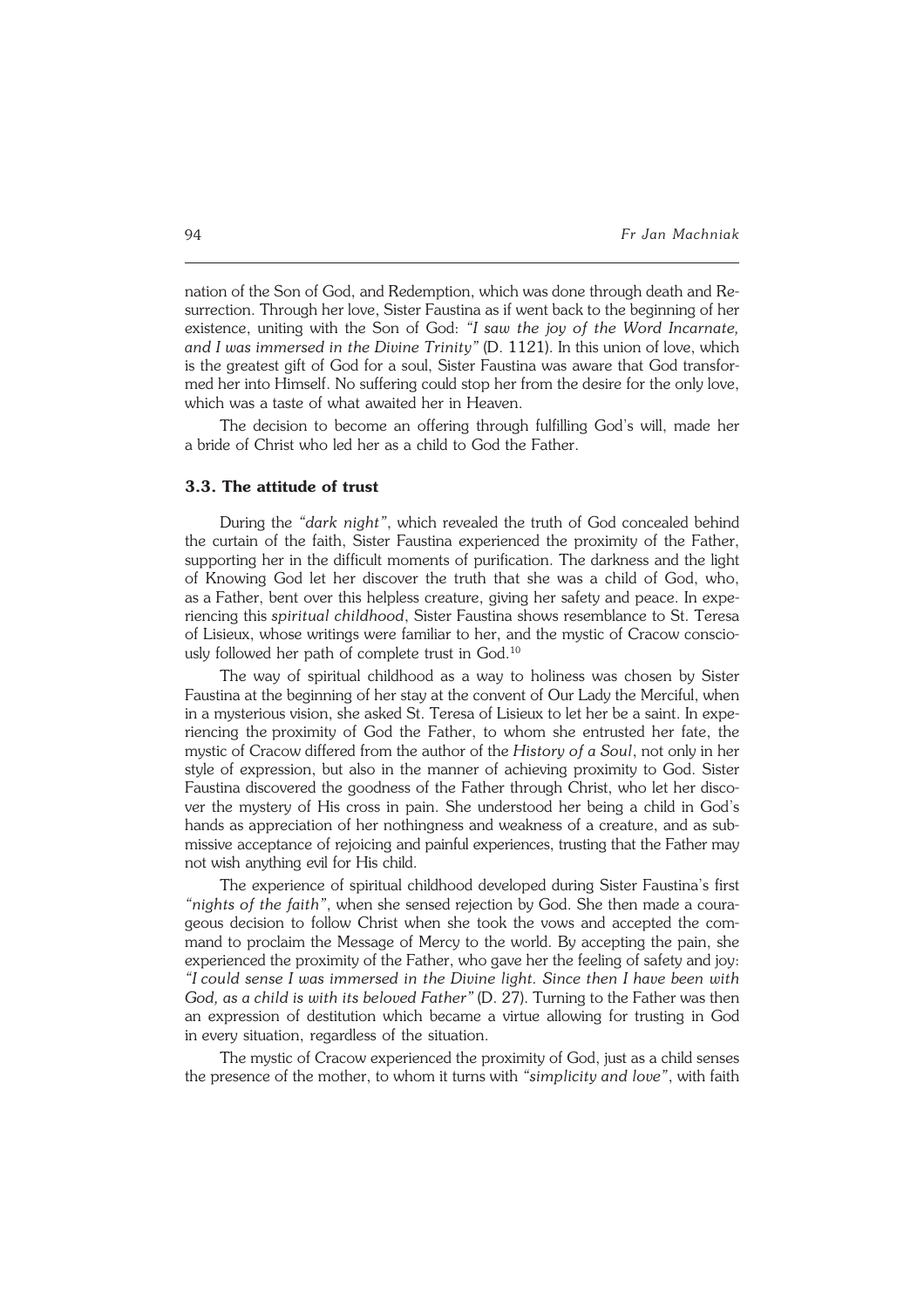and trust. These attributes opened the space for direct contacts with God, beco− ming a foundation for safety: *"I shall share everything with You, as a child with the beloved mother – sharing its joy and pain – everything"* (D. 230). The expe− rience of magnitude and love of God resulted in a childlike confession: *"You are like a mother to me"* (D. 249), which allowed Sister Faustina, conscious of her weaknesses and nothingness, to fall into the arms of the good Father.

For Sister Faustina, spiritual childhood was a way to be with God. By adopting an attitude of a child towards her Father, she experienced a close contact with Christ, who was her Master and her Groom, discovered in the mystery of Passion and death. God, to whom she surrendered with the trust of a small child, became a caring mother, who gives safety, peace and joy to her child.

# **4. The Grace**

For the mystic of Cracow, an important role in experiencing the unity with God was played by the extraordinary states granted to her by God. They involved the ability to learn the condition of souls, visions, spiritual stigmata, and forese− eing the future. These experiences played an important role in the adoption of the message of the Merciful Jesus and in passing it on to the world. Experiencing God and the accompanying extraordinary states may be compared to the spiritual expe− riences of such outstanding Christian mystics, as the German mystics: Hildegard of Bingen (1098−1179), Elisabeth of Schönau (1129−1165), Gertrude the Great of Helfta (1256−1302), Mechtild of Hackeborn (1241−1299), and Mechtild of Mag− deburg (1208−1282), the Italian mystics like St. Catherine of Siena (1347−1380), St. Catherine de' Ricci (1522−1589), St. Gemma Galgani (1878−1903), and the French mystic, St Marguerite-Marie Alacoque (1647-1690).<sup>11</sup>

Pointing to the magnitude of Sister Faustina's mysticism, which places her among the greatest Christian mystics, it must not be forgotten that she was also agreat visionary through whom the Message of Mercy was passed. The vision of Jesus suffering, whipped, in the crown of thorns, crucified, with His side pier− ced, so visibly present in Sister Faustina's *Diary*, appeared much earlier in the writings of the mystics of Helfta: St. Gertrude the Great<sup>12</sup>, Mechtild of Hackeborn<sup>13</sup> and Mechtild of Magdeburg.<sup>14</sup> These mystics, meditating on the mystery of Christ's humanity, achieved the condition of a mystical union with Christ crucified, with whom they conversed. They also participated in His Passion, sensing pain in their hands, feet and side, resembling the wounds of Christ. Supernatural phenomena mark a significant reference point for the analysis of Sister Faustina's experiences, confirming the possibility and credibility of such sensations.

An important context of Sister Faustina's visions of the Merciful Jesus may be found in the visions of St. Catherine of Siena, who directed by inner inspirations reminded the world of the Divine Providence, and advised the popes to end the "We−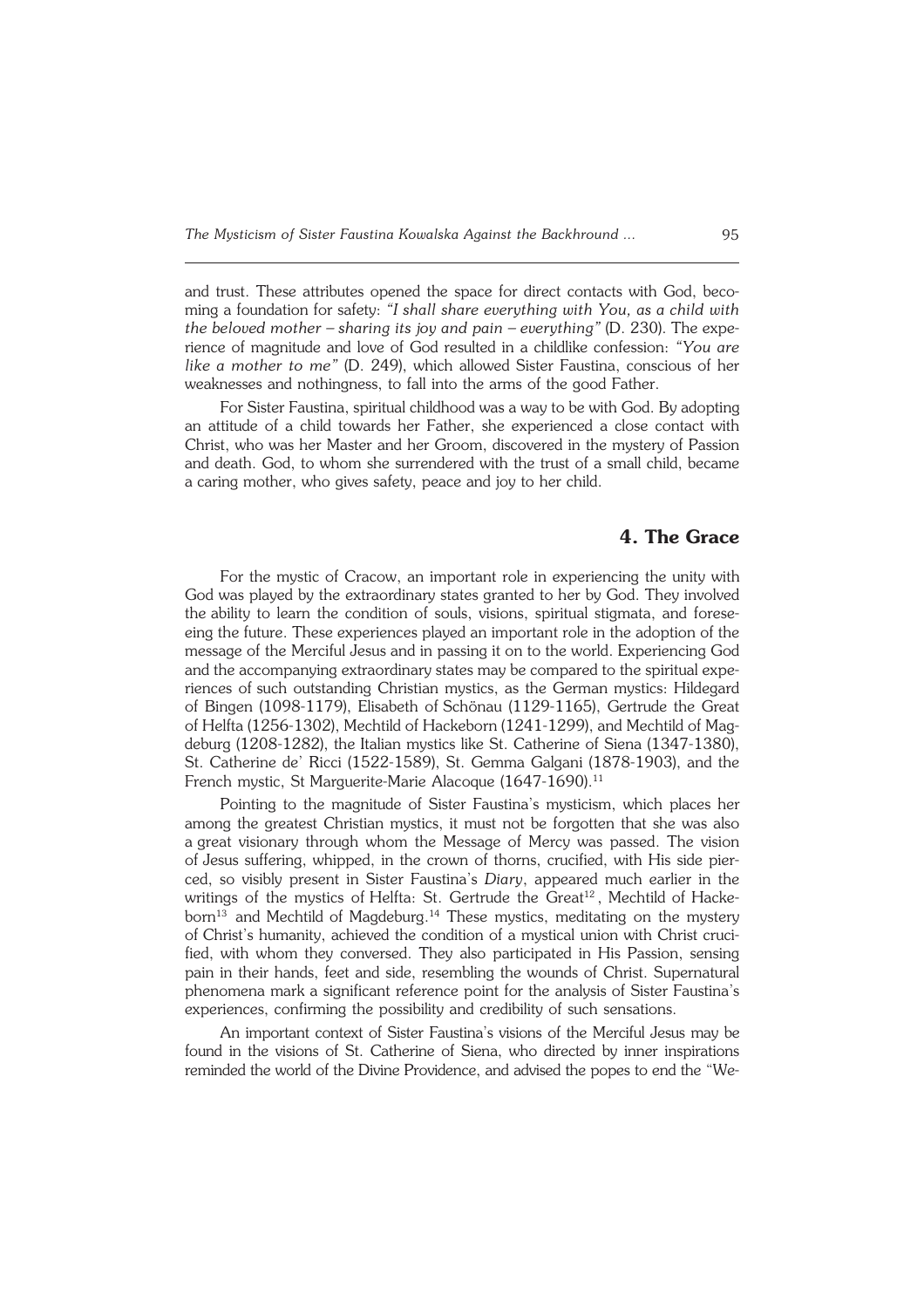stern Schism." <sup>15</sup> Another great visionary, St. Catherine de Ricci, often talked with Jesus crucified.<sup>16</sup> The visions of the Holy Heart of Jesus, experienced by St. Marguerite−Marie Alacoque, containing a message on the opportunities of redeeming one's own sins and the sins of others<sup>17</sup>, had a similar character. Contemporary visionaries include an Italian stigmatised Gemma Galgani<sup>18</sup>, and Sister Lucia of Fatima.

Apart from the vision of the Merciful Jesus, the author of the *Diary* also had the visions of the Holy Trinity, Our Lady, saints and souls from Purgatory, Hell, and of Satan. All the visions were to help her in understanding the truth of the Divine Mercy, and to proclaim it to the world. Undoubtedly, in the case of Sister Faustina, the most important are the visions of the Merciful Jesus, in which Jesus personally taught His disciple about Divine Mercy, and passed to her the devotion to Divine Mercy, through which everyone can adore God and ask for mercy. The visions are based on developed imagination, ability to get emotionally involved, andunusual obedience to God.

Images or aural impressions, which often accompanied Sister Faustina of prayer, work, or rest, often had the character of inner "intellectual" or imaginary visions, which allowed her to perform her activities in real life. Visions have always been accompanied with the feeling of God's presence: *"Often during the Mass, I see the Lord in my soul, I feel His presence which overwhelms me. I feel His Divine look, we exchange many words without speaking, I know what His Divine Heart wishes and I always do what He pleases*" (D. 411). The visions were often of a pu− rely spiritual nature, expressed by direct inflow of Divine knowledge into the soul, without any image. This was like an intuitive and holistic insight into the Divine truth (D. 882).

Sister Faustina's unusual visions caused her serious difficulties, which she di− scussed with her confessor. The 'Voice' heard in her soul, and the visions of her imagination required an objective assessment of the Church authority. A special problem was brought about by the command to proclaim the Message of Divine Mercy, which was repeated in the visions showing the Merciful Jesus to the end of her life.

The first vision of the Merciful Jesus took place on February,  $22<sup>nd</sup> 1931$ , in the cell of the convent in Płock (D. 47). It showed Lord Jesus in a white garment, one hand raised *"as if for blessing"*, the other touched the garment slightly open on His chest, from where came two rays: a pale and a red one. The image of Christ in a white garment, showing the marks of His Passion resembles the Gospel image of the Risen Christ, who appeared to the Apostles in the Upper Room after the Re− surrection (cf. John 20,19−29), and the Son of Man, as described by John the Apostle in his Revelation (Rev. 1, 13−18).

The vision did not only involve the sense of vision. Sister Faustina contempla− ted the image with wonder. At the same time she heard the words of Jesus: *"Ilo− oked atthe Lord, while my soul was full of fear and great joy. After a while Jesus said to me: «Paint the image according to the vision you see, with anin−*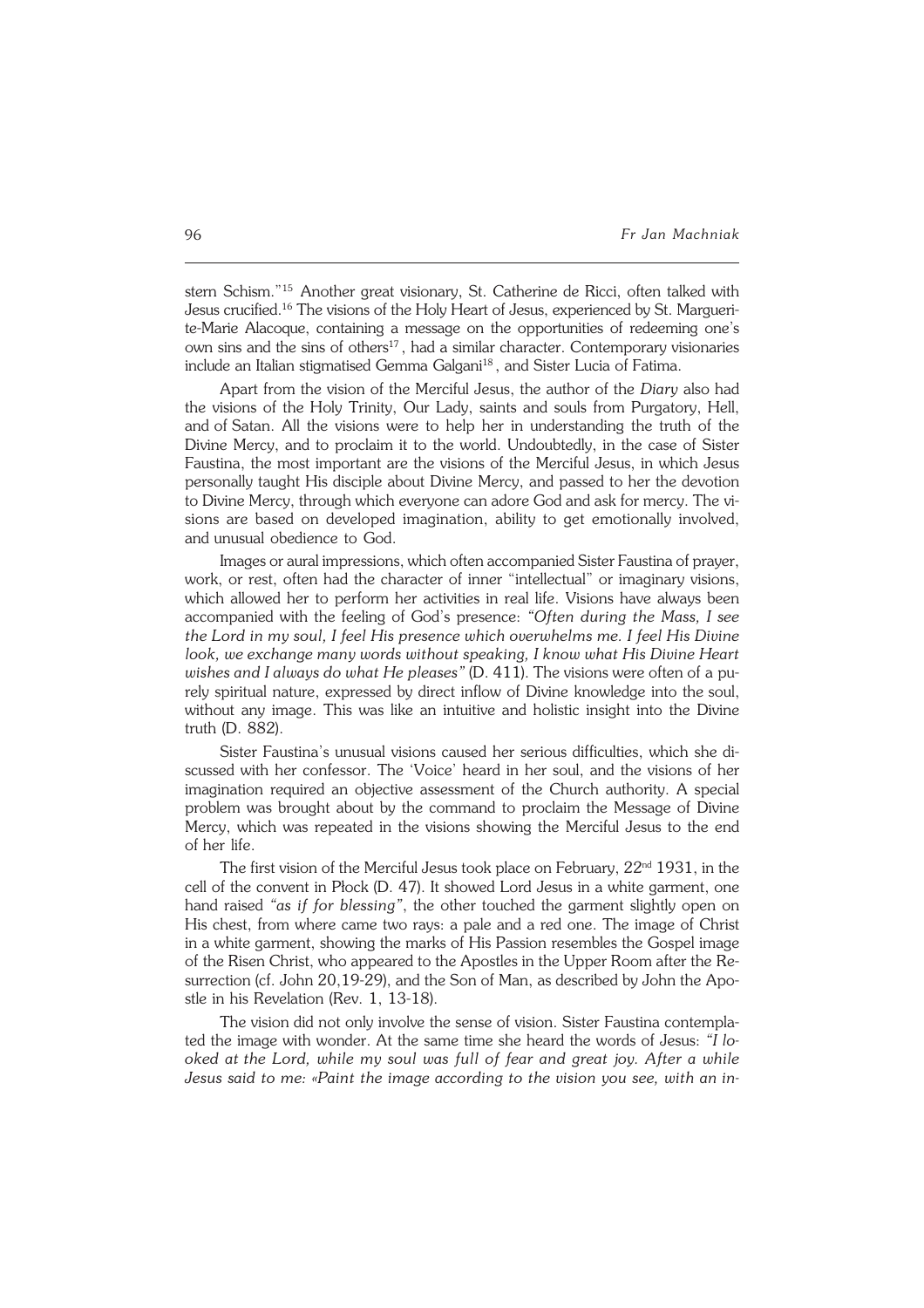*scription: Jesus, I trust in You»"* (D. 47). The vision initiated the entire series of visions of the Merciful Jesus, characterised by the person of Jesus with the marks of His Passion and two rays. The sensation was accompanied with the awareness of God's presence and the fear of such proximity of the Maker, as well as by the discovery of the Divine Mercy and the mission to proclaim the truth about the Merciful God to the world.

The mystic often saw the adored Jesus in pain, who revealed to her the rules for spiritual development, and the truth of the union with God through love. All visions of Jesus, Our Lady, saints and souls from Purgatory, helped Sister Faustina to discover the mystery of God and to perform the mission of proclaiming the truth of Divine Mercy.

Sister Faustina Kowalska, being one of the great Christian mystics, is an example of a very personal meeting of a faithful man with God. She pointed to the way in which a  $20<sup>th</sup>$  century person may pass from the simplest forms of prayer to the union with God in love. Granted the unusual visions, spiritual stigmata, insight into the condition of human souls, and into the future, the mystic remains a mi− stress of spiritual life, revealing the truth of the experiences of the faith, which consist in painful purifications, yet which lead to experiencing of the presence of God and to discovery of His mysteries. She is one of the outstanding women of the Church, who reminds the world that God is the Father of mercy, and who passes on the devotion based onthe attitude of trust in God and performance of the acts of charity. The Apostle of the Divine Mercy speaks to the world in a simple language about the greatest mystery of God, performing the mission passed on to her by Jesus in her visions.

#### **Notes:**

<sup>1</sup> Cf. P. Bourgy, *Teologia e spiritualité dell' Incarnazione*, Vicenza 1964; J. Mach− niak, *Doświadczenie Boga w tajemnicy Jego miłosierdzia u bł. Siostry Faustyny Kowal− skiej*, Kraków 1998, pp. 143−171; S. Nowak, *Duchowość Siostry Faustyny Kowalskiej wświetle jej Pism,* in: *Mistyka chrześcijańska*, ed. J. Machniak, Kraków 1995, pp. 89−99.

- <sup>2</sup> J. Misiurek, *Wielkie mistyczki Kościoła*, Lublin 1996.
- <sup>3</sup> Cf*. Désir* in: DSAM, III, pp. 606−623.
- <sup>4</sup> Cf. St. John of the Cross, *A Spiritual Song* 9,3; *The Living Flame of Love*, II, 8.
- <sup>5</sup> Cf. John of the Cross, *Living Flame of Love*, III, 18−20.
- <sup>6</sup> Cf. John of the Cross, *Dark Night*, II, 12,5; *Living Flame of Love*, I, 16.

<sup>7</sup> Cf. St. John of the Cross, *Spiritual Song*, 14−15, 1 and following; St Theresa ofAvi− la, *The Interior Castle*, VI, 1−5; Cf. S. Urbański, *Życie mistyczne błogosławionej Faustyny Kowalskiej*, op. cit., pp. 139−171.